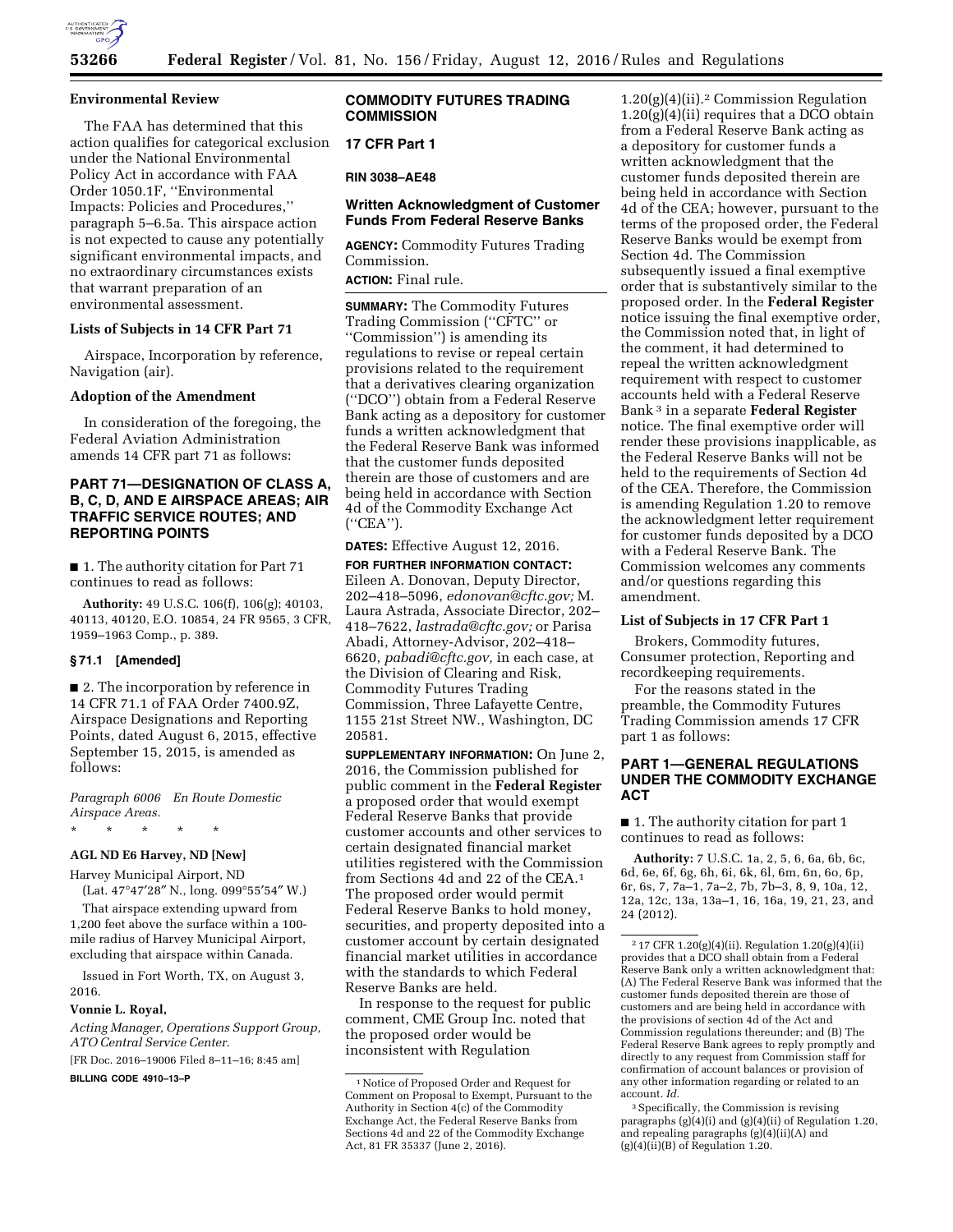■ 2. Amend § 1.20 by revising paragraphs (g)(4)(i) and (ii) to read as follows:

## **§ 1.20 Futures customer funds to be segregated and separately accounted for.**

- \* \* \* \* \*
	- (g) \* \* \*
	- $(4) * * *$

(i) A derivatives clearing organization must obtain a written acknowledgment from each depository prior to or contemporaneously with the opening of a futures customer funds account; *provided, however,* that a derivatives clearing organization is not required to obtain a written acknowledgment from a Federal Reserve Bank with which it has opened a futures customer funds account.

(ii) The written acknowledgment must be in the form as set out in appendix B to this part.

\* \* \* \* \*

Issued in Washington, DC, on August 8, 2016, by the Commission.

#### **Christopher J. Kirkpatrick,**

*Secretary of the Commission.* 

**Note:** The following appendices will not appear in the Code of Federal Regulations.

## **Appendices to Written Acknowledgment of Customer Funds From Federal Reserve Banks— Commission Voting Summary, Chairman's Statement, and Commissioner's Statement**

## **Appendix 1—Commission Voting Summary**

On this matter, Chairman Massad and Commissioners Bowen and Giancarlo voted in the affirmative. No Commissioner voted in the negative.

#### **Appendix 2—Statement of Chairman Timothy G. Massad**

Today, the Commission continues its work to ensure the resiliency of clearinghouses and protect customers in our markets. To provide the necessary context for these efforts, it is useful to look back at recent history.

Most participants in our markets will recall what happened at the beginning of the financial crisis in September 2008, when the Reserve Fund—a money market fund— ''broke the buck'' following the bankruptcy of Lehman Brothers. Redemptions were suspended and investors were not able to make withdrawals. As a result, many futures commission merchants (FCMs) were not able to access customer funds invested in the Reserve Fund. Absent relief by the CFTC, many would have been undercapitalized, potentially ending up in bankruptcy. In addition, clearinghouses could not liquidate investments in the Reserve Fund. And there could have easily been a widespread run on money market funds, but for the emergency actions taken by the U.S. government.

As a result of the crisis, as well as the collapse of MF Global, the CFTC and our selfregulatory organizations took a number of actions to better protect customer funds. We required customer funds to be strictly segregated and limited the ways they can be invested. We enhanced accounting and auditing procedures at FCMs, including by requiring daily verification from depositories of the amounts deposited by FCMs.

Today, CFTC rules require that customer funds be invested in highly liquid assets and be convertible into cash within one business day without a material discount in value. Our rules also require that clearinghouses invest initial margin deposits in a manner that allows them to promptly liquidate any such investment.

Over the last few years, the Securities and Exchange Commission (SEC) has also taken action in response to the lessons of the financial crisis, by adopting a number of measures to address the potential vulnerabilities of money market funds. One such recent reform, which takes effect in October of this year, sets forth the circumstances where prime money market funds are permitted, or in some circumstances required, to suspend redemptions in order to prevent the risk of investor runs.

While we recognize the benefit of the SEC's new rule in preventing investor runs, a suspension of redemptions by a money market fund would mean investments in such funds are not accessible and cannot be promptly liquidated. Such an event could result in customers, FCMs, and clearinghouses being unable to access the funds necessary to satisfy margin obligations.

Therefore, CFTC staff is today providing guidance making clear that Commission rules prohibit a clearing member from investing customer funds, or a clearinghouse from investing amounts deposited as initial margin, in such money market funds.

Some industry participants have suggested we should interpret or revise our rules to permit investments of at least some customer monies in such money market funds unless and until redemptions are suspended. We have declined to do so, as it would be too late to protect customers at that point. Moreover, there are alternatives to prime funds, including certain government money markets funds or Treasury securities. In fact, investments in prime money market funds represent a relatively small portion of the total customer funds on deposit and the total initial margin deposits at clearinghouses. Some of our clearinghouses and FCMs do not have any investments in prime funds.

Staff has been careful not to be overly restrictive, and therefore has issued no-action relief to allow FCMs to invest certain ''excess'' proprietary funds held in customer accounts in these money market funds. That is, our existing rules require FCMs to deposit their own funds (*i.e.,* targeted residual interest) into customer accounts to make sure that there are sufficient funds in the segregated customer accounts to cover all obligations due to customers. FCMs frequently deposit an amount of their own funds that is in excess of the targeted residual interest amount required under our rules,

and that excess amount can be withdrawn at any time. Indeed, if an FCM should default, customers—and the system as a whole—are better off if excess funds are on deposit, and we do not wish to incentivize FCMs to withdraw such excess funds from the segregated account. Therefore, the no action relief makes clear that FCMs can continue to invest their own funds in excess of their targeted residual interest in such money market funds, even though they cannot invest the customer funds—or any proprietary funds they are required to deposit—in this manner.

Finally, the Commission is taking action today that will further ensure the safety of customer funds. We are issuing an order that will help make it possible for systemically important clearinghouses to deposit customer funds at Federal Reserve Banks. Our order makes clear that a Federal Reserve Bank that opens such an account would be subject to the same standards of liability that generally apply to it as a depository, rather than any potentially conflicting standard under the commodity laws.

Although Federal Reserve accounts for customer funds held by systemically important clearinghouses do not exist today, they are allowed under the Dodd-Frank Act, and we have been working with the Board of Governors to facilitate them. The two clearinghouses designated as systemically important in our markets have been approved to open Federal Reserve Bank accounts for their proprietary funds. We hope that with today's action, accounts for customer funds can be opened soon. Doing so will help protect customer funds and enhance the resiliency of clearinghouses.

I thank the dedicated CFTC staff and my fellow Commissioners for their work on these matters.

## **Appendix 3—Concurring Statement of Commissioner Sharon Y. Bowen**

I am pleased to concur with the two Commission actions: the ''Order Exempting the Federal Reserve Banks from Sections 4d and 22 of the Commodity Exchange Act'' and ''Written Acknowledgment of Customer Funds from Federal Reserve Banks.'' I have long believed that, in order to protect customer funds, we need to keep that money at our central bank. In the event of a major market event, I, and I believe the rest of the American people, would feel much better knowing that investors' money is at the Federal Reserve instead of at multiple central counterparties. I am glad that our agency and the Federal Reserve have come to an agreement on an effective way to accomplish this.

I am similarly pleased with the Division of Clearing and Risk's (DCR) ''Staff Interpretation Regarding CFTC Part 39 In Light Of Revised SEC Rule 2a–7,'' which clearly outlines the staff's understanding that, given the limitations that the Securities and Exchange Commission (SEC) has imposed on redemptions for prime money market funds, that they are no longer considered Rule 1.25 assets. This is the correct interpretation. The key feature in a Rule 1.25 asset is that it must be available quickly in times of crisis or illiquidity. And